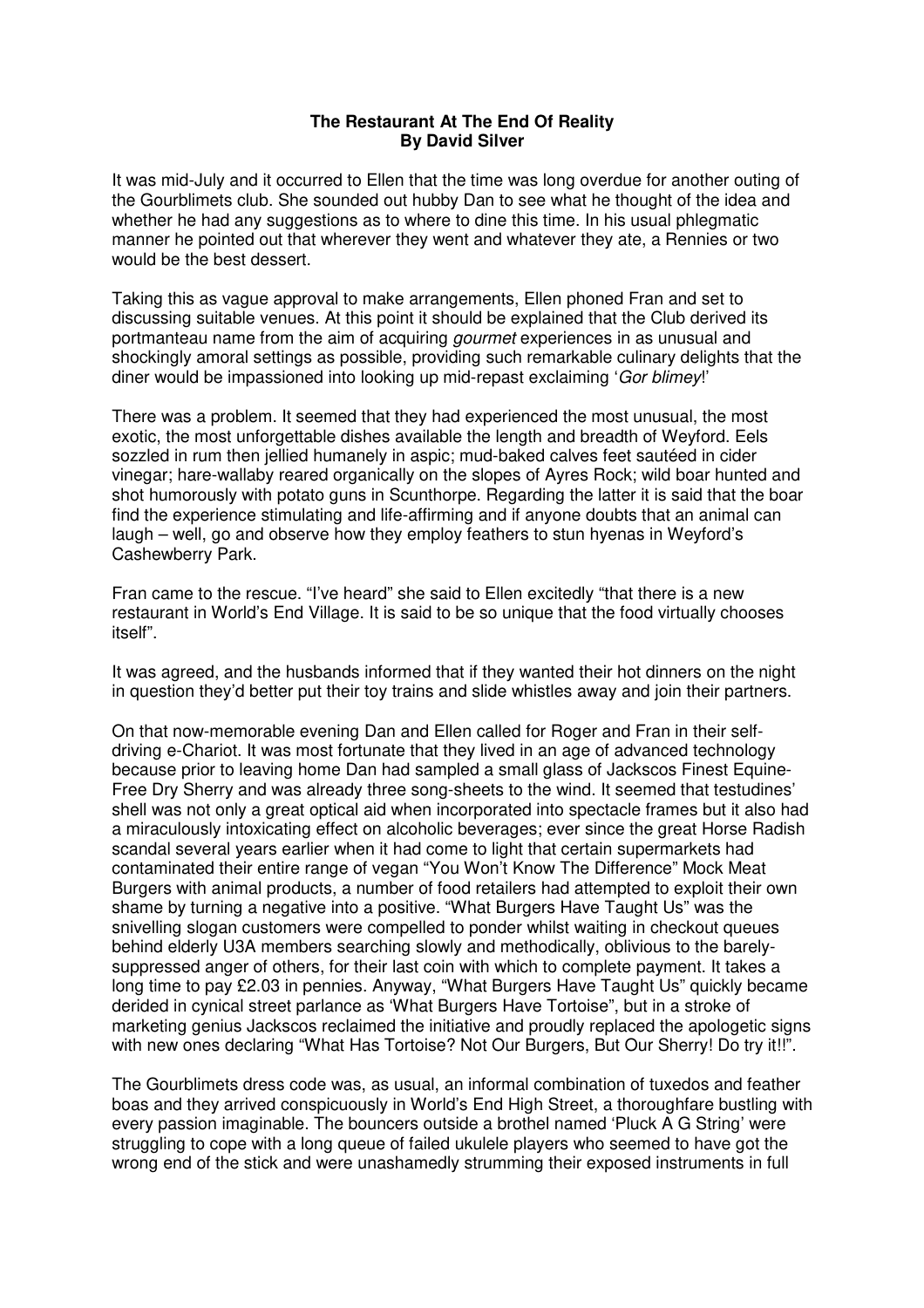public view. The manager of an 'adult colouring' shop was trying to entice some of the ukulele players in with a wink and a promise of 'something for the Weak End sir?'.

The high street seemed to go on forever. Although it was a bright summer's evening, in the distance it seemed to darken and Christmas street lights could be seen twinkling cheerfully. Come to think of it the Gourblimets had observed a sign as they entered the village: "The Residents of World's End Welcome You. Something For Everyone, Any Time. Please Debauch Responsibly".

Fighting their way through a melee of belly dancers, jugglers, fire breathers and Morris dancers they managed to locate their intended destination, a restaurant named enigmatically 'Eat My Dinner'. The ladies had by now managed to get a Manneken Pis human street statue to extinguish their boas which had been accidentally ignited by one of the fire breathers. The men had managed to wipe from the backs of their white tuxedos cartoons of ukuleles crudely distorted into erotic shapes drawn by a gang of mischievous Adult Colourists. Dusting themselves off they entered the premises.

It was bustling inside. The Maître D', a wide man with several smiling chins, each appearing to possess its own self-satisfied expression, approached and asked for the booking name. At this point the ladies realised that each thought the other had made the reservation. Shrieking recriminations and bitch-slapping ensued, only abating when they realised that the other diners and the staff and the dinners had stopped eating and being eaten and were looking and listening intently.

"Peu importe mon cher messieurs-dames, we shall place you temporarily at this table and move you in due course, this I promise". The table indicated backed onto a walkway joining Eat My Dinner and a doorway leading to a takeaway kiosk. Dan, rather sober by now, expressed misgivings which were instantly dismissed by the others, most emphatically of all by Fran who, having glimpsed Laotian White Ant Eggs Soup listed on a 'Specialities Of The Day' wall-board was determined they would not leave. To prove her resolve she elected to sit at the most vulnerable corner of the table, the one being constantly jostled by staff and customers moving between the two establishments.

They sat and waited for the menu but very shortly the Maître D' approached and announced that their dinners were ready for selection. Nonplussed by this they followed him between tables of diners to an aquarium containing various creatures floating or swimming around. "I'll have that one" said Roger decisively, not having a clue as to what he was pointing at, but as Chairman of his local bowling club someone of his Position and Status needed to demonstrate to the World, to his Friends, and, most importantly to his Wife, that he was a man of Decision, of Action, of Presence. "Dear Monsieur" said the Maître D', "I am so sorry, but that is not how things work in this establishment. Your dinner will choose you!". Roger was instantly deflated, his manhood shrivelling within his loins.

At this point a knobbly, wobbly creature approached the glass, extruded a tentacle and tapped in Ellen's direction. "Excellent" exclaimed Maître D', "you shall dine well Madame. Well done, medium, rare, raw or mobile Madame?". Ellen thought for a moment. She usually had her steaks medium to rare but here was something so very unusual. She made her choice. The others each had their turn at being chosen by their dinners and they all returned, three of them a little queasily, to their table.

A drinks menu was brought and selections made. The group also requested a jug of water which arrived in short order. Dan was as usual keeping a sharp eye on things and was sure he had seen it being scooped out of the aquarium. He warned the others but they swept his concerns aside and swigged regardless.